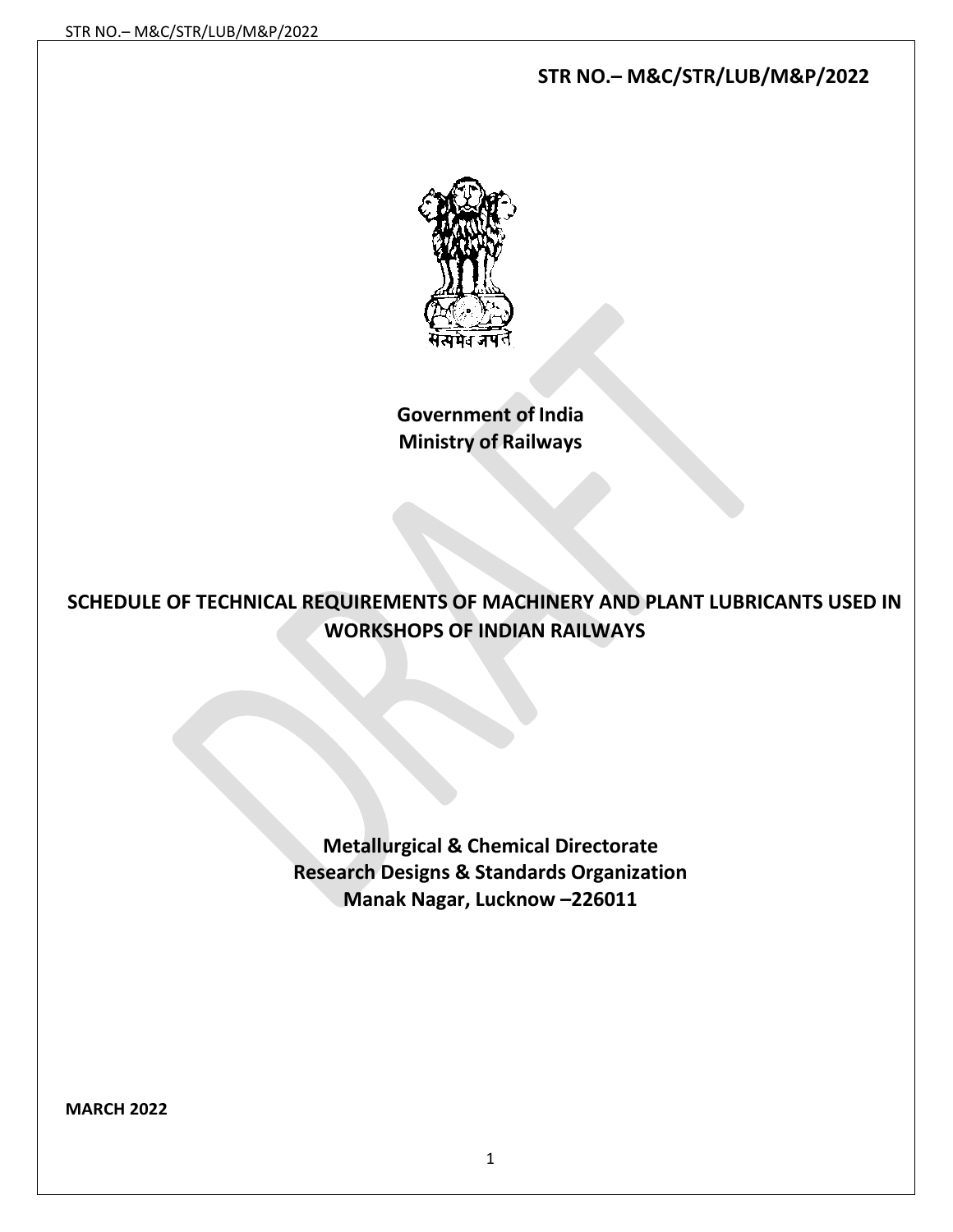### **Schedule of Technical Requirements of Machinery & Plant Lubricants for Workshops of Indian Railways**

### **1.0 SCOPE**

The schedule of technical requirements covers the norms for manufacturing facilities and quality control requirements of Machinery & Plant Lubricants for Workshops of Indian Railways.

### **2.0 REQUIREMENTS**

Vendor seeking approval shall comply all the below mentioned requirements.

- **2.1** The firm should have manufacturing, quality control, testing, storage and Bond room facilities in the same campus of the factory. Firm should have covered area with adequate space for storage of raw materials, finished product and packing material. It should be free from dust, dampness, humidity and exposure to sunlight. There should be one bond room with locking arrangement for storage of finished product for purchase inspection.
- **2.2** Earmarked covered area for storage of rejected material should available. The firm's premises should be neat, clean and hygienic.
- **2.3** Application for approval of Machinery & Plant Lubricants shall be restricted to the items of specifications listed in Clause 7.
- **2.4** Approval of the firms may be given for any number of items applied as given in the clause 7 of the STR, if found satisfactory after inspection/testing as per apex documents.
- **2.5** The firm should submit the Brand Names of the applied products.
- **2.6** The firm should have **pollution control (DELETED)** and fire protection certificate from authorized agency.
- **2.7 The firm should have minimum annual turnover of one (01) crore. (DELETED)**

## **3.0 Manufacturing facilities**

The firm should have following manufacturing facilities:

| S.No. | <b>Item</b>                                                                                                                         | Qty.(Min.) |
|-------|-------------------------------------------------------------------------------------------------------------------------------------|------------|
| 1.    | Blending tank fitted with jacketed cooler, stirring, heating arrangement with<br>proper temperature measuring device Min. Size 2 MT | 1No.       |
| 2.    | Pilot manufacturing set up for preparation of sample/master batch (Min. Size<br>20 Ltrs.)                                           | 1No.       |
| 3.    | Storage Tank of adequate capacity                                                                                                   | 2Nos.      |
| 4.    | <b>Automatic Barrel filling Machine</b>                                                                                             | 1No.       |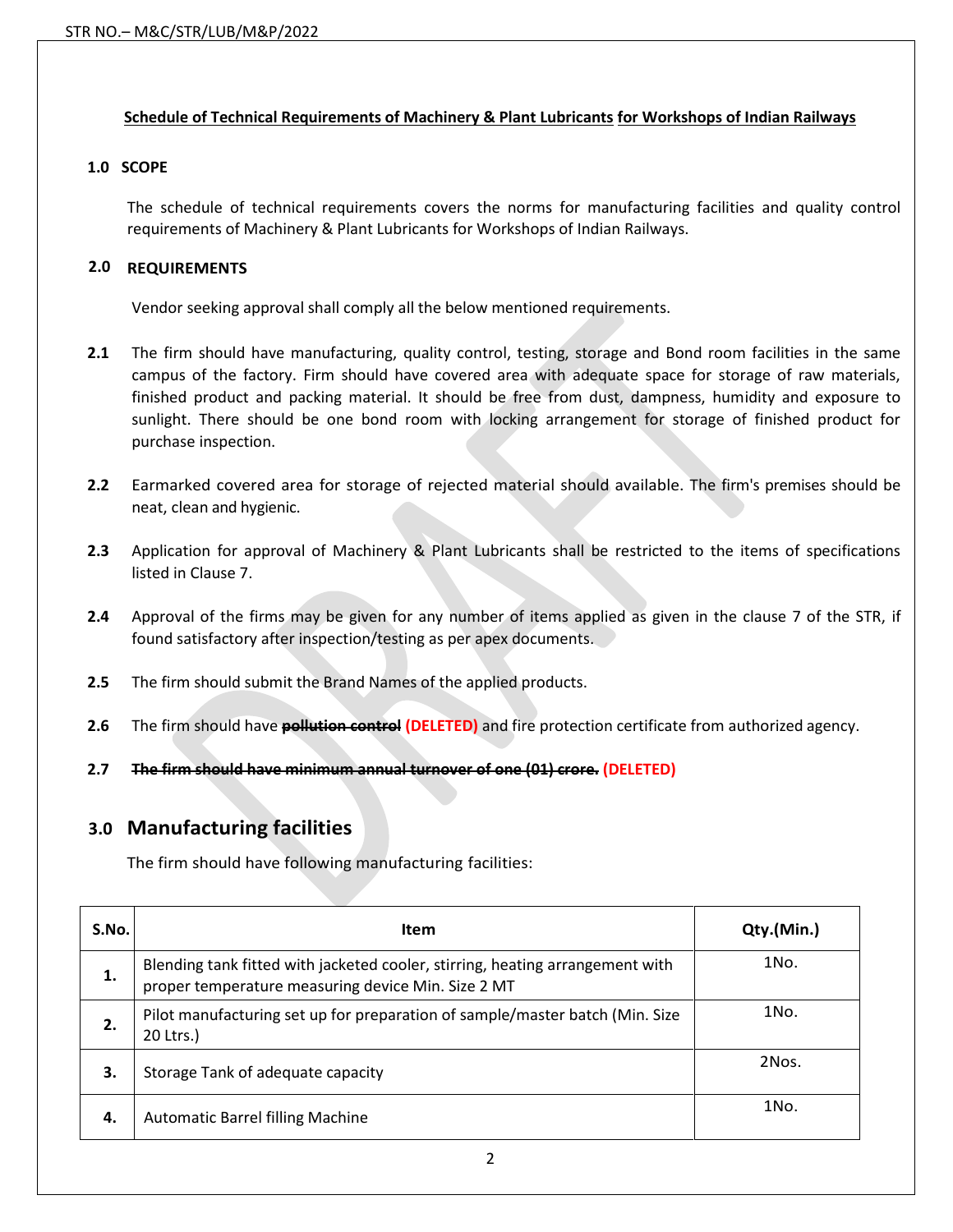| 5.  | <b>Filtering Machine</b>                                                                                                   |              |
|-----|----------------------------------------------------------------------------------------------------------------------------|--------------|
| 6.  | <b>Barrel Sealing Machine</b>                                                                                              | 1No.         |
| 7.  | Air Compressor                                                                                                             | 1No.         |
| 8.  | <b>Transfer Pump</b>                                                                                                       | 2Nos.        |
| 9.  | Trolley                                                                                                                    | 1No.         |
| 10. | <b>Stock Lifter</b>                                                                                                        |              |
| 11. | <b>Weighing Balance</b><br>(i)<br>Electronic Weighing Balance Capacity- 5Kg.<br>(ii)<br>Heavy Duty Balance capacity-300Kg. | 1No.<br>1No. |
| 12. | Diesel Generator Set of adequate capacity                                                                                  | 1No.         |

**3.1** The details of manufacturing and quality control facilities shall be submitted as per Annexure to STR format.

# **4.0 Quality Control Facilities**

The firm should have proper air-conditioned laboratory for testing of raw materials in process, and finished products with following test facilities in house as per relevant specification of the applied products.

| <b>S. No.</b> | <b>Test Equipment</b>                                               | Qty.<br>(Min.) | Item Nos. of clause no.<br>7 for which<br>equipment required |
|---------------|---------------------------------------------------------------------|----------------|--------------------------------------------------------------|
| 1.            | Viscometer bath with temp. controller $\omega$ of 40 <sup>0</sup> C | 1 No.          | 7.1 to 7.17                                                  |
| 2.            | Viscometer bath with temp. controller @ of $100^0C$                 | 1 No.          | 7.1 to 7.7, 7.9 to 7.10<br>& 7.15                            |
| 3.            | Viscometer tubes                                                    | 6 Nos.         | 7.1 to 7.17                                                  |
| 4.            | Stop watch                                                          | 2 Nos.         | 7.1 to 7.17                                                  |
| 5.            | Flash Point (COC) Apparatus                                         | 1 No.          | 7.1 to 7.13 & 7.15 to<br>7.17                                |
| 6.            | Flash Point (PMCC) Apparatus                                        | 1No.           | 7.14                                                         |
| 7.            | Air oven $(350\pm10)$                                               | 1 No.          | 7.1 to 7.17                                                  |
| 8.            | Air oven (105±1 <sup>0</sup> C)                                     | 1 No.          | 7.1 to 7.17                                                  |
| 9.            | <b>Pour Point Apparatus</b>                                         | 1 No.          | 7.1 to 7.3, 7.5 to 7.12,<br>7.15 to 7.17                     |
| 10.           | <b>Foaming characteristics Apparatus</b>                            | 1 No.          | 7.1 to 7.7 & 7.10                                            |
| 11.           | Muffle furnace (100 <sup>0</sup> C to 1200 <sup>0</sup> C)          | 1 No.          | 7.1 to 7.17                                                  |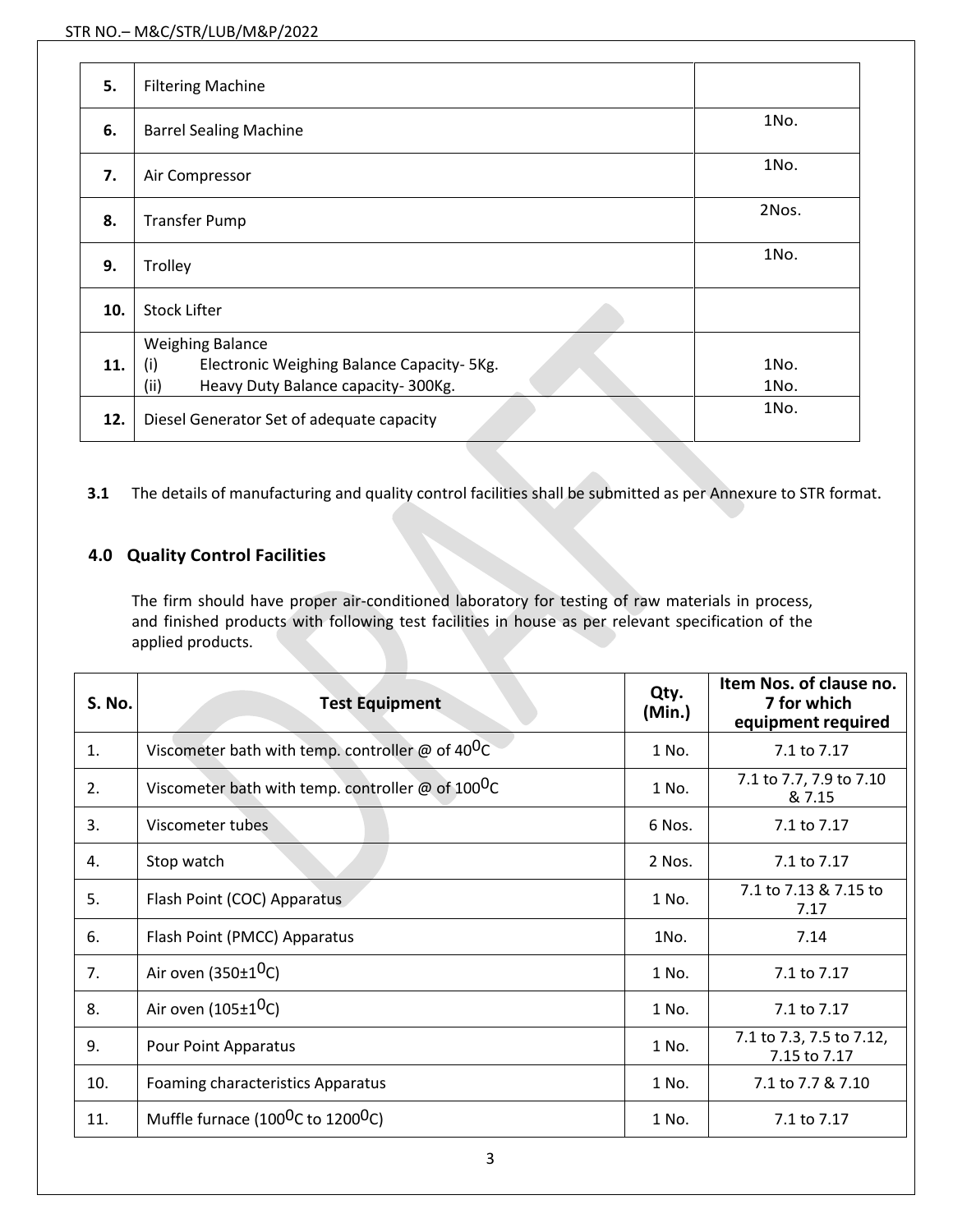| 12. | Rust preventive characteristics Apparatus                                                                                                                                                                                                                      | 1 No.                | 7.5 to 7.7, 10 & 12                       |  |
|-----|----------------------------------------------------------------------------------------------------------------------------------------------------------------------------------------------------------------------------------------------------------------|----------------------|-------------------------------------------|--|
| 13. | <b>Copper strip corrosion Test Apparatus</b>                                                                                                                                                                                                                   | 1 No.                | 7.4 to 7.17                               |  |
| 14. | Acidity (organic + inorganic) Apparatus                                                                                                                                                                                                                        | 1 No.                | 7.1 to 7.3, 7.5 to 7.12<br>& 7.14 to 7.17 |  |
| 15. | <b>Demulsibility Apparatus</b>                                                                                                                                                                                                                                 |                      | 7.5                                       |  |
| 16. | Aniline point Apparatus                                                                                                                                                                                                                                        | 1 No.                | 7.6 to 7.7                                |  |
| 17. | Saponification value Apparatus                                                                                                                                                                                                                                 | 1 No.                | 7.9,7.11 to 7.12 &<br>7.14 to 7.17        |  |
| 18. | <b>ASTM Colour Apparatus</b>                                                                                                                                                                                                                                   | 1 No.                | 7.8, 7.11 to 7.12&<br>7.16 to 7.17        |  |
| 19. | Dean and stark Apparatus                                                                                                                                                                                                                                       | 1 No.                | 7.8 & 7.13                                |  |
| 20. | Cast iron corrosion test facility                                                                                                                                                                                                                              | 1 No.                | 7.13                                      |  |
| 21. | <b>Bactericides test Apparatus</b>                                                                                                                                                                                                                             | 1 No.                | 7.13                                      |  |
| 22. | Resistance to oxidation test Apparatus                                                                                                                                                                                                                         | 1 No.                | 7.15                                      |  |
| 23. | <b>Thermal stability Apparatus</b>                                                                                                                                                                                                                             | 1 No.                | 7.13 & 7.14                               |  |
| 24. | Water distillation plant                                                                                                                                                                                                                                       | 1 No.                | 7.1 to 7.17                               |  |
| 25. | Chemical balance up to accuracy 4 decimal                                                                                                                                                                                                                      | 1 No.                | 7.1 to 7.17                               |  |
| 26. | Physical balance up to accuracy 3 decimal                                                                                                                                                                                                                      | 1 No.                | 7.1 to 7.17                               |  |
| 27. | Heating mantle                                                                                                                                                                                                                                                 | 2 Nos.               | 7.1 to 7.17                               |  |
| 28. | Conradson Carbon Residue Apparatus                                                                                                                                                                                                                             | 1 No.                | 7.9                                       |  |
| 29. | Desiccators (2 Nos.), Crucible (6 Nos.) Heat resistance glass<br>apparatus (beaker, flask, funnel, measuring cylinder, separating<br>funnel, titration arrangement), chemical reagent, solvent,<br>hydrometers and thermometers as per relevant specifications | Adequate<br>quantity | 7.1 to 7.17                               |  |
| 30. | 4-Ball test equipment                                                                                                                                                                                                                                          | 1 No.                | 7.4, 7.5. 7.16 & 7.17                     |  |
| 31. | Air release value equipment                                                                                                                                                                                                                                    | 1 No.                | 7.5 to 7.7 & 7.10                         |  |
| 32. | Shear stability                                                                                                                                                                                                                                                | 1 No.                | 7.1 to 7.3                                |  |
| 33. | G.M. Magnetic Quenchometer                                                                                                                                                                                                                                     | 1 No.                | 7.15                                      |  |
| 34. | Rotating bomb oxidation test Apparatus                                                                                                                                                                                                                         | 1 No.                | 7.10                                      |  |
| 35. | Stability and compatibility of finished lubricating oil                                                                                                                                                                                                        | 1 No.                | 7.1 to 7.17                               |  |
| 36. | Apparent viscosity test equipment                                                                                                                                                                                                                              | 1 No.                | 7.1 to 7.3                                |  |
| 37. | Inductively Coupled Plasma-Atomic Emission Spectroscopy (ICP-<br>AES)(ASTM D 4951) (for Determination of Additive Elements in<br>Lubricating Oils like Calcium, Barium, Magnesium, zinc,<br>phosphorus, sodium, Sulphur)                                       | 1No.                 | 7.1 to 7.3                                |  |
| 38. | Standard Test Method for Detection of Nitrogen in Petroleum                                                                                                                                                                                                    | 1No.                 | 7.1 to 7.3                                |  |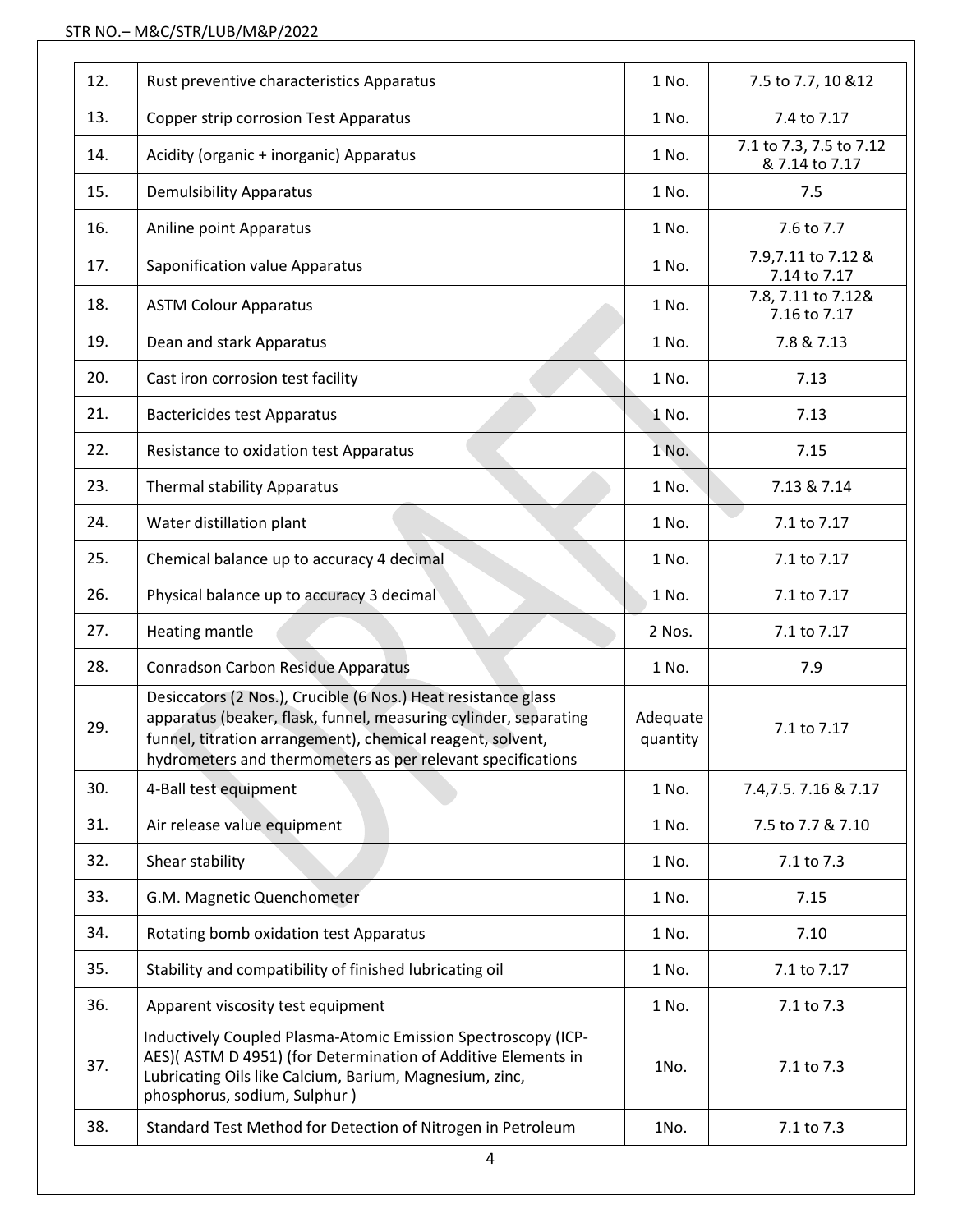|                             | and Petroleum Products as per IS:13656 -2019 or latest                                             |                    |            |  |
|-----------------------------|----------------------------------------------------------------------------------------------------|--------------------|------------|--|
| 39.                         | Cold Cranking Simulator(CCS) for Low temp cranking<br>viscosity @ -15 °C, Cp, max                  | 1No.               | 7.1 to 7.3 |  |
| 40.                         | Cannon Mini-rotatory Viscometer (CMRV) for Low temperature<br>Pumping Viscosity @ - 20°C, Cp, max. | 1No.<br>7.1 to 7.3 |            |  |
| 41.                         | High temp. and High shear(HTHS) viscometer for high shear rate<br>viscosity, cP @150°C, min.       | 1No.               | 7.1 to 7.3 |  |
| 42.                         | Apparatus for Evaporation Loss @ 250°C by Noak's Method, % wt.,<br>max.                            | 1No.               | 7.1 to 7.3 |  |
| <b>TYPE TEST FACILITIES</b> |                                                                                                    |                    |            |  |
| 43.                         | Sequence-III G Engine test                                                                         | 1No.               | 7.1 to 7.3 |  |
| 44.                         | <b>MACK T-8E test</b>                                                                              | 1No.               | 7.2        |  |
| 45.                         | <b>MACK T-8E &amp; T-11</b>                                                                        | 1No.               | 7.3        |  |
| 46.                         | FZG-Niemann Test equipment                                                                         | 1No.               | 7.5 & 7.6  |  |
| 47.                         | Hydrolytic stability test equipment                                                                | 1No.               | 7.7        |  |
| 48.                         | Filterability test equipment                                                                       | 1No.               | 7.7        |  |
| 49.                         | NAS Value test Apparatus                                                                           | 1 No.              | 7.7        |  |
| 50.                         | Oxidation test (1000 hours) Apparatus                                                              | 1 No.              | 7.6 & 7.7  |  |
| 51.                         | Pump wear test (250 hours) Apparatus                                                               | 1 No.              | 7.6 & 7.7  |  |

**Note:** 1. The type test facilities where not available with the firm, the firm shall agree to get those tests conducted at Indian Institute of Petroleum, Dehradun/NABL accredited laboratories/ NABL accredited Government laboratories at their own cost on sample drawn and forwarded by RDSO officials.

> 2. Necessary other testing facility which is not covered above is required to be tested by firm from NABL accredited laboratories to meet the relevant specification.

### **5.0 QUALITY CONTROL REQUIREMENTS**

- **5.1** There should be a system to ensure the traceability of products from raw material to finished product stage.
- **5.2** Ensure that the system of *'first in first out (FIFO)'* is followed for raw material and intermediate stage products.
- **5.3** There should be qualified technical personnel having adequate experience inthe relevant field to look after the production, quality check and testing activities of Machinery & Plant Lubricants. He should be able to take corrective step in case of difficulties in maintaining quality. He should also take step to comply with QAP. The R&D/ Quality Control staff shall be able to provide technical services to the Railway Workshop as and when required.
- **5.4** Procurement of Raw materials and packing materials only from the following approved sources (Given list of vendors):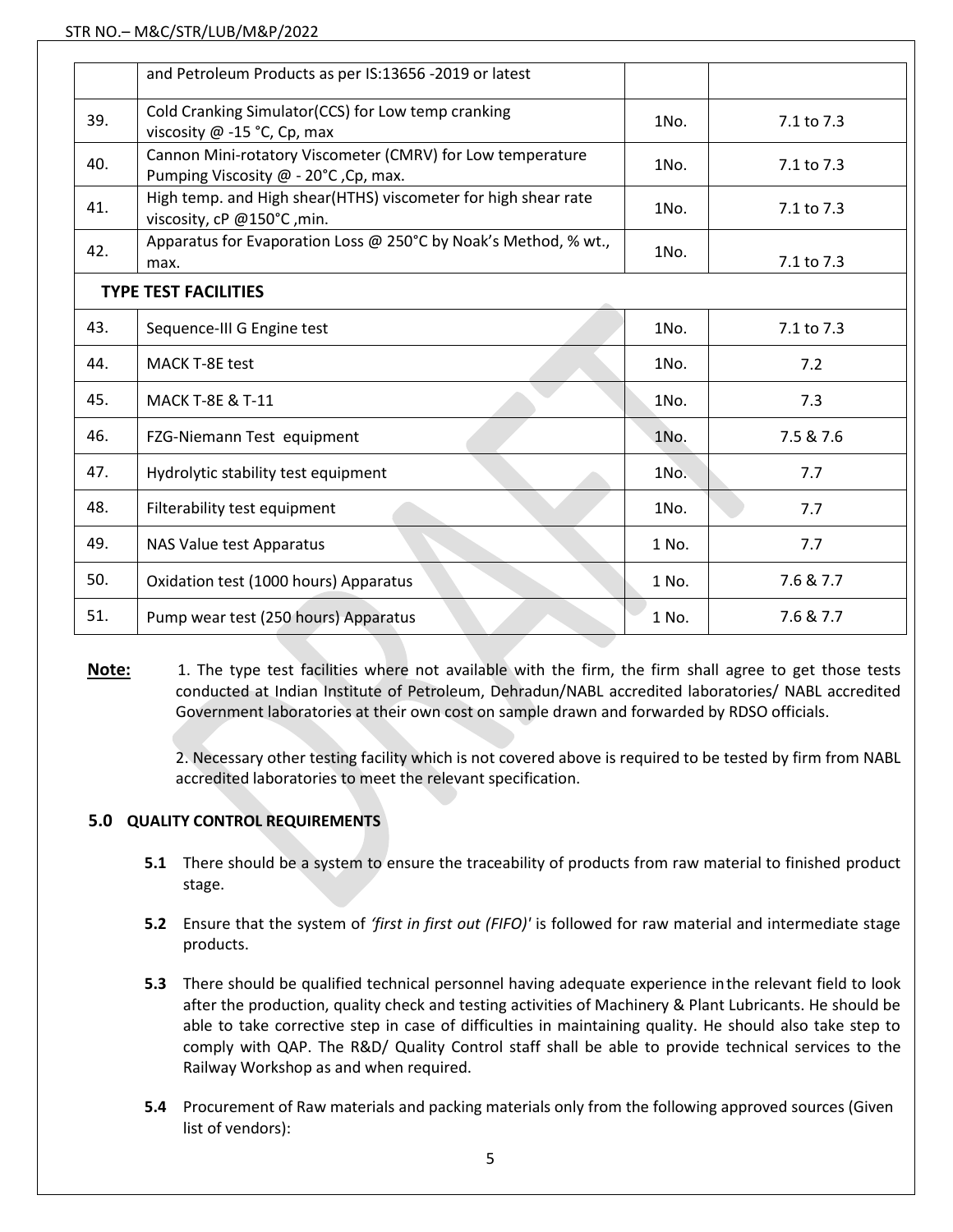#### **5.4.1 Base Oils**

- i) IOCL
- ii) HPCL
- iii) BPCL
- iv) Chennai Petroleum Corporation Limited
- v) Firms having their own refineries.

### **5.4.2 Additives**

- i) M/s Lubrizol India Ltd.
- ii) M/s Indian Additives Ltd.
- iii) M/s Bayer India Ltd.
- iv) M/s Afton Chemical India Pvt Ltd.

### **5.4.3 Packing Materials**

- i) M/s Balmer Lawrie &Co. Ltd
- **5.5** Master Blend Document for each product for which approval is sought should indicate complete details of one master blends of each product along with percentage composition of different raw materials used and details of additives package with name of manufacturers and brand name & bound to use the same additive and additive package for regular supplies.
- **5.6** Ensure that all the relevant latest specifications of IS Standards, ASTM and others are available with the firm in original.
- **5.7 Firm should have R&D facilities where approved by Department of Science & Technology or other Government University copy of valid certificate should be available otherwise the firm should tie up with Govt. R&D Laboratory. (DELETED)**
- **5.8** Firm should give an undertaking in respect of formula used for preparation of samples for approval shall not be changed during supplies.
- **5.9** Firm should give an undertaking that the R&D and Quality control staff should provide Technical services to Railway as and when required.
- **5.10** Inspection and testing plan with characters to be tested and frequency should be indicated. Testing as per relevant IS/RDSO specifications of M&P Lubricants (enclose all necessary ISO document/formats). The firm should disclose the internal acceptance limits of various test to meet the relevant specification and process capability of the product manufacturing to maintain consistent quality of the products.
- **5.11** Guidelines for preparing Quality Assurance Plan (QAP) during registration should be as per QM-RF-8.1.3 for the product detailing various aspects. The prepared QAP should be submitted in duplicate at the time of registration for approval by RDSO.
- **5.12** Firm should submit latest ISO: 9001 certificate for the applied item(s), latest electricity bills and factory license.
- **5.13** The firm should mention clearly laid down procedure for identification of accepted or rejected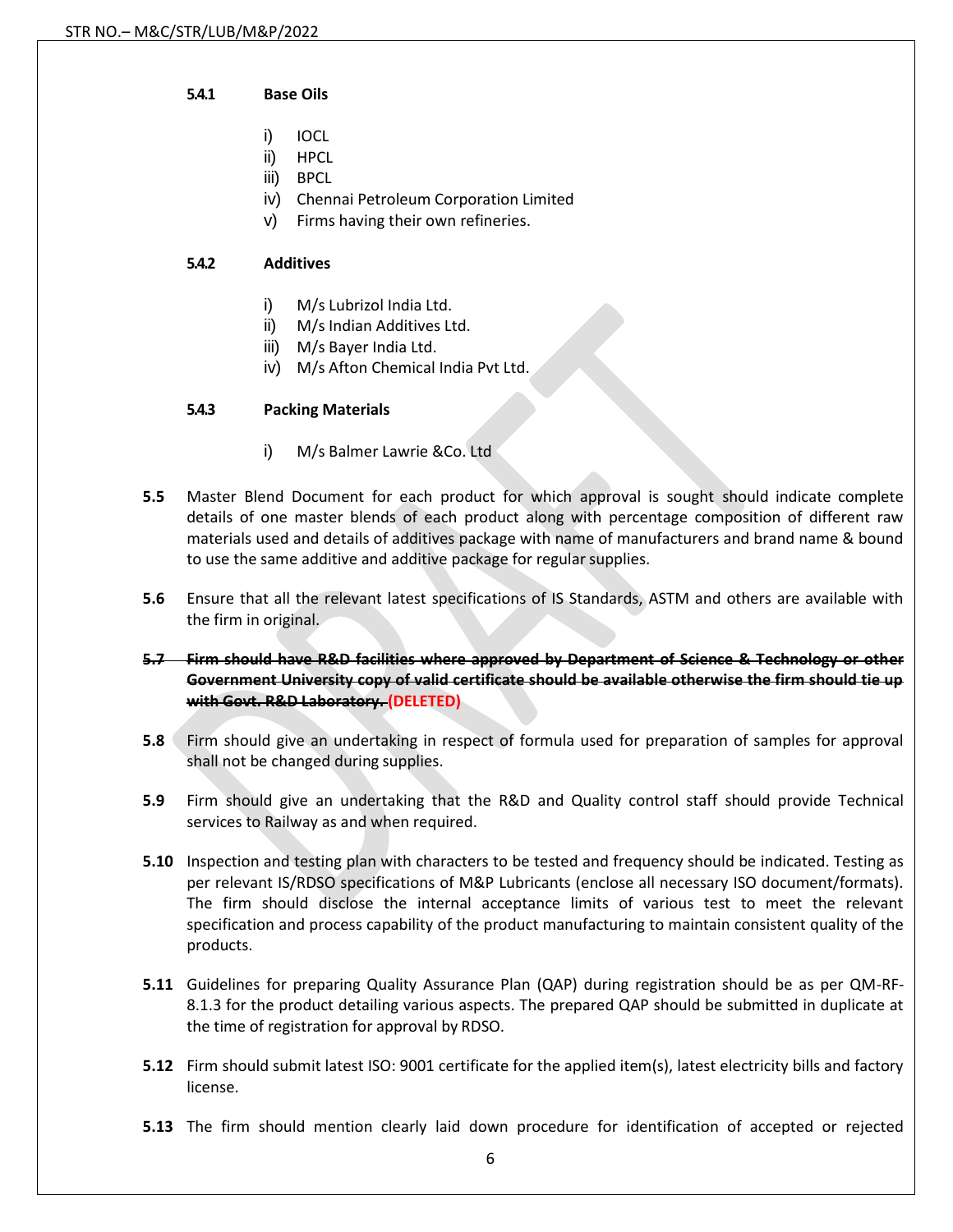material and also for disposal of rejected material at every stage from raw material to finished products.

- **5.14** Firm should take corrective and preventive action after rejection of material.
- **5.15** Firm should submit internal test certificate of the applied item(s).

### **6.0 UPGRADATION OF VENDORS FROM THE LIST OF DEVELOPMENTAL ORDER TO THE LIST OF APPROVED VENDOR**

For upgradation of the vendor from the list of developmental order to the list of Approved vendors, the vendor must have successfully manufactured and supplied minimum Quantity of products, for each of the approved brands as per list given below.

| S.No. | <b>Specification No.</b>        | Product & VG Grades                                          | Quantity<br>(KL) |
|-------|---------------------------------|--------------------------------------------------------------|------------------|
| 1.    | IS: 13656                       | Engine Oil EPL-7( API-SN)20W/40                              | 50               |
| 2.    | IS: 13656                       | Engine Oil EDL-8(API-CI4)SAE-40                              | 20               |
| 3.    | IS: 13656                       | Engine Oil EDL-9(API-CI4PLUS) SAE-40                         | 20               |
| 4.    | IS: 1118                        | Gear Lubricant SAE 90,140                                    | 2.0              |
| 5.    | IS: 8406                        | Gear Lubricant VG-68, 220                                    | 2.0              |
| 6.    | IS: 10522                       | Hydraulic Oil VG-32, 46, 68, 150,                            | 160              |
| 7.    | IS: 11656                       | Antiwear Hydraulic Oil VG-32, 68                             | 30               |
| 8.    | IS: 493 Pt.II                   | Spindle Oil VG-10                                            | 1.0              |
| 9.    | IS: 493 Pt.I                    | Machinery Oil VG-32, 46, 68, 100,<br>150, 220, 320           | 470              |
| 10.   | IS: 1589                        | Cylinder Oil VG-680 Type1                                    | 1.0              |
| 11.   | IS: 1115                        | Oil Cutting Soluble                                          | 30               |
| 12.   | IS: 3065                        | Neat Cutting Oil Type 2 Gr.III                               | 8.0              |
| 13.   | IS: 2664                        | Quenching Oil Mineral (Medium), Compound &<br>Additive Type) | 30               |
| 14.   | IS: 1012                        | Turbine Oil VG-32, 46, NON ISO-VG                            | 15               |
| 15.   | IS: 4578                        | Refrigeration Machinery Oil VG-68                            | 2.0              |
| 16.   | RDSO Specn.<br>M&C/Lub/101/2020 | Pneumatic Oil VG-100, 220                                    | 2.0              |
| 17.   | RDSO Specn<br>M&C/Lub/102/2020  | Tool Way Oil VG-32, 68, 220                                  | 2.0              |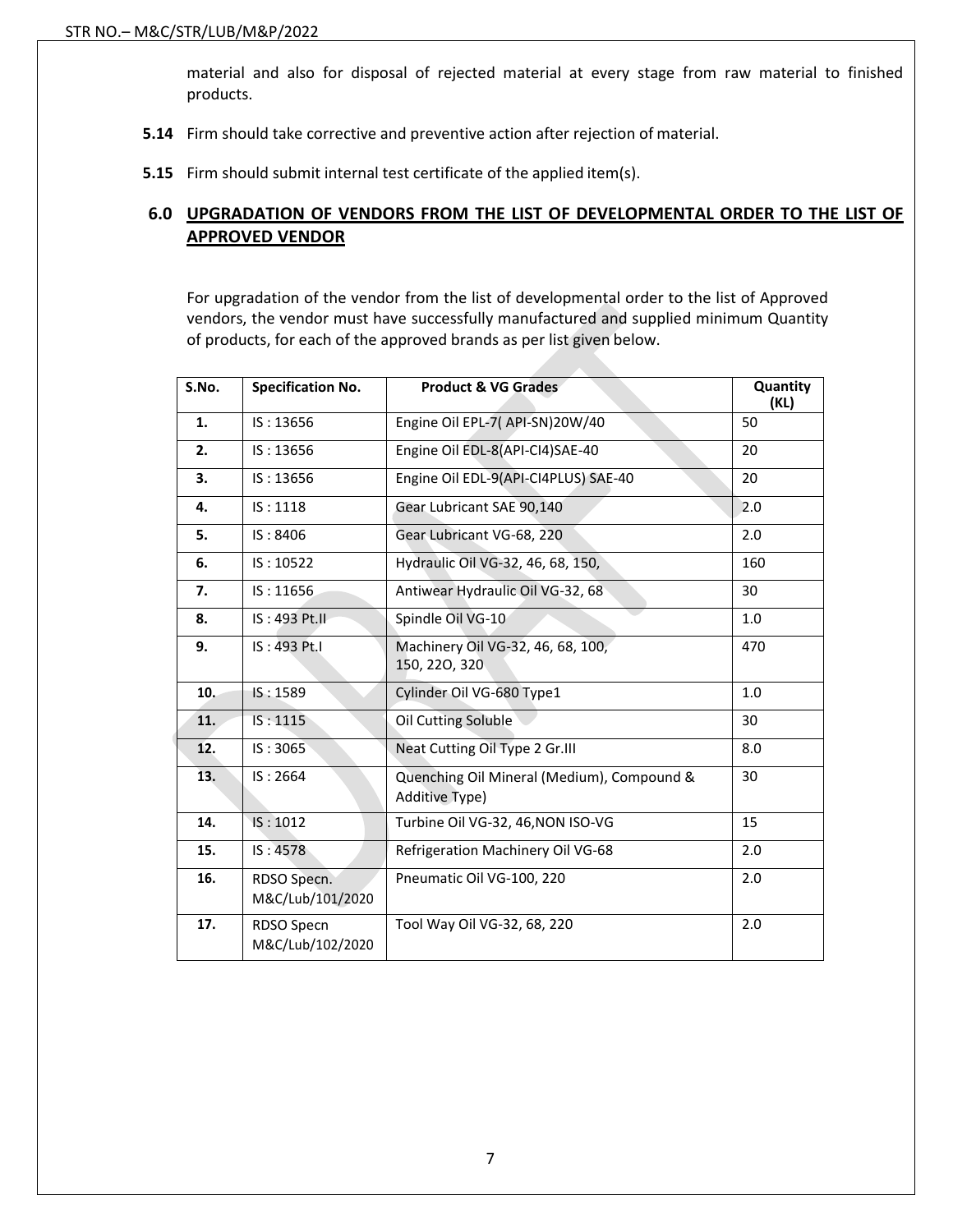### **7.0 List of M&P Lubricants with Respective Specification:**

- **7.1 Internal Combustion Engine Crankcase Oils to IS:13656-2019**,Type EPL-7 (API-SN) for Automotive Petrol Engine, Gr.20W/40
- **7.2 Internal Combustion Engine Crankcase Oils to IS:13656-2019,** Type EDL-8 (API-CI4), with MAK T-10/12 test, for Diesel Engines Gr.SAE-40
- **7.3 Internal Combustion Engine Crankcase Oils for Diesel Engines of Rajadhani/ Shatabdi Power Cars-PL No.80.01.0246 to IS:13656-2019**,Type EDL-9 (API-CI4 PLUS)
- **7.4 Gear Lubricants, Multipurpose (Extreme Pressure Gear Oil) to IS: 1118-2019 (API-GL-4)** with 4-ball test only Grades SAE-90 & SAE-140
- **7.5 Gear Lubricants to IS: 8406-1993/Reaffirmed – 2016** (EP Type with Demulsibility, 4 Ball Test, and min. pass load of 12<sup>th</sup> stage in FZG Niemann Test), Gr. VG-68. VG-220
- 7.6 Oil Hydraulic to IS:10522-1983/Reaffirmed-2019 (Antiwear) with Aniline Point 90°C Min. in place of Seal Compatibility test and a min. pass limit of 9<sup>th</sup>stage in FZG Niemann Test. Gr. VG-32, VG-46, VG-68, VG-150
- **7.7 Antiwear Hydraulic Oil Extra Heavy Duty to IS: 11656-1986/Reaffirmed 2018**, Gr.VG-32, VG-68 (This also should have Aniline Point 90  $^{\circ}$ C min. instead of Seal Compatibility Test) and NAS value below 8.
- **7.8 Oil for Refrigeration Machinery to IS: 4578-1997/ Reaffirmed –2019**, Gr. VG-68
- **7.9 Oil Cylinder, pure mineral to IS: 1589-1994/ Reaffirmed –2016,** Gr.VG-680 Type-1
- **7.10 Turbine Oil to IS: 1012-2002/ Reaffirmed – 2018** with a min. value of 400 minutes in Rotating Bomb Oxidation Test ASTM D-2272 Gr. VG-32, VG-46, Non-ISO-VG, Non ISO VG Viscosity of this grade is 76 CST  $\pm$  10% at 40<sup>°</sup> C. All other properties shall be as per VG-68 grade
- **7.11 Oil Spindle to I.S:493 (Part-II)-2019**, VG-10
- **7.12 General Purpose Machinery Oil to IS: 493 (Part-I)-2019,** Gr. VG-32, VG-46, VG-68, VG-100, VG-150, VG-220, VG-320, (All the grades should have Rust preventive characteristics as per P:96 Method A of IS: 1448)
- **7.13 Cutting Oil, Soluble to IS: 1115-1986/Reaffirmed-2018,** with Bactericides Test
- **7.14 Cutting Oil, Neat to IS: 3065-2021**,Type-2-Gr.III
- **7.15 Quenching Oil to IS: 2664-1980/Reaffirmed-2019** for Quenching Operation of Metals.
	- **7.15.1 Mineral Type** (Medium) (for normal quenching operation) with G.M. Magnetic Quenchometer Value of 28 Secs. Max., Viscosity Index 95 min., and Flash Point COC, 200 °C Min.
	- **7.15.2 Compound Type** (for accelerated quenching operation) with G.M. Magnetic Quenchometer Value of 25 Secs. Max**.**